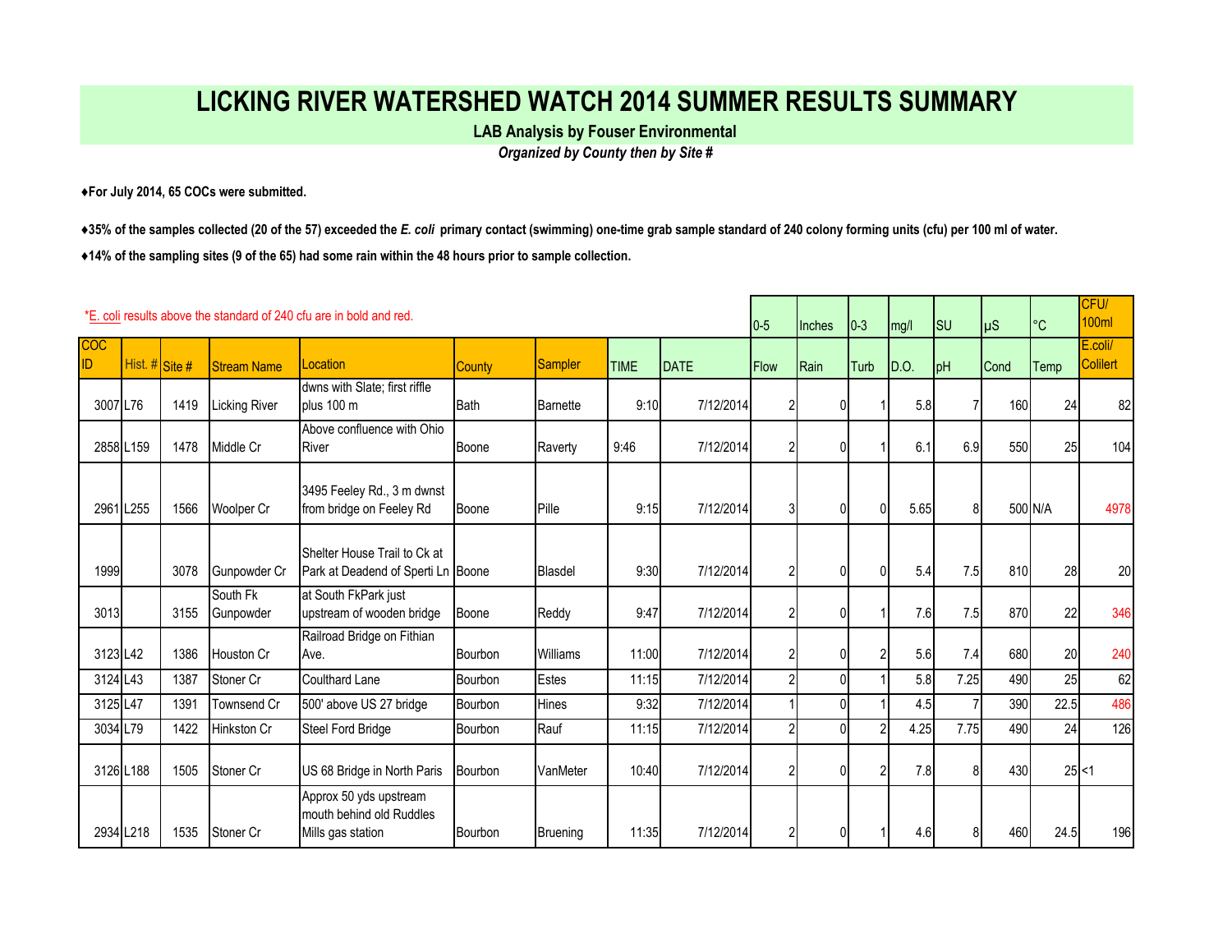| <b>COC</b><br>ID. | Hist. # Site # |      | <b>Stream Name</b>   | Location                                                                          | County         | <b>Sampler</b>  | <b>TIME</b> | <b>DATE</b> | Flow           | Rain           | Turb           | D.O.           | pH   | Cond | Temp | E.coli/<br><b>Colilert</b> |
|-------------------|----------------|------|----------------------|-----------------------------------------------------------------------------------|----------------|-----------------|-------------|-------------|----------------|----------------|----------------|----------------|------|------|------|----------------------------|
|                   | 2935 L225      | 1537 | Hinkston Cr          | Ruddles Mills behind old<br>service station, 50 yds upst<br>from mouth            | Bourbon        | <b>Bruening</b> | 11:45       | 7/12/2014   | $\overline{2}$ | $\mathbf 0$    | $\overline{2}$ | 4.4            | 8    | 420  | 24   | 126                        |
| 3127              |                | 3151 | Cooper Run           | 100 yds upstream of moouth<br>into Stoner Cr                                      | Bourbon        | Simpson         | 11:00       | 7/12/2014   |                |                | 0/N/A          | N/A            | N/A  | N/A  | N/A  | No.<br>Sample              |
| 3128              |                | 3153 | Stoner Cr            | at Rocky Shoals off the<br>Hancock Farm just above<br>Paris WTP                   | Bourbon        | Williams        | 9:20        | 7/12/2014   | $\overline{2}$ | $\pmb{0}$      | $\overline{2}$ | 8.2            | 8    | 430  | 25   | 40                         |
| 2833              |                | 3201 | Stoner Cr            | on Peacock Road, 1/2<br>mileupstream of Coopers<br>Run                            | Bourbon        | Estes           | 10:28       | 7/12/2014   | $\overline{2}$ | 0              |                | 4.5            | 7.5  | 460  | 25   | 210                        |
|                   | 3037 L217      | 1534 | North FkLicking      | Under KY HWY 539 Bridge                                                           | <b>Bracken</b> | Clifford        | 10:40       | 7/12/2014   | $\overline{2}$ | $\overline{0}$ | $\theta$       | 5 <sub>l</sub> | 7.75 | 390  | 24   | 664                        |
| 3312 L60          |                | 1402 | <b>Licking River</b> | Dock at Rowins Club 4th St<br><b>Bridge</b>                                       | Campbell       | Hult            | 9:05        | 7/12/2014   | $\overline{2}$ | $\overline{0}$ |                | 5.2            | 7.5  | 310  | 25.5 | 104                        |
| 3051 L73          |                | 1416 | Tug Cr               | Cr intersects with N Reitman<br>Road                                              | Campbell       | Steller         | 10:15       | 7/12/2014   | 0              |                | $0$ N/A        | N/A            | N/A  | N/A  | N/A  | No.<br>Sample              |
| 3052 L90          |                | 1433 | Fourmile Cr          | on Rt. 547 r mi from Ohio<br>River left side of road near<br>bridge               | Campbell       | Steller         | 10:35       | 7/12/2014   |                |                | $0$ N/A        | N/A            | N/A  | N/A  | N/A  | No<br>Sample               |
|                   | 2974 L178      | 1496 | Taylors Cr           | Near mouth of I-471 where<br>6th Sreet and Donnemeyer<br>Drive meet               | Campbell       | Rohling         | 9:38        | 7/12/2014   | 31             | 0              |                | 11.25          | 8.5  | 1280 | 20   | 942                        |
|                   | 2975 L179      | 1497 | Taylors Cr           | North Branch of Cr where<br>Berry Ave, Covert Run Pike<br>& Donnemeyer Drive meet | Campbell       | Rohling         | 9:12        | 7/12/2014   | 3              | 0              | $\Omega$       | 7.5            | 7.5  | 700  | 20   | 1280                       |
|                   | 2925 L526      | 1768 | Pooles Cr.           | Between Sherman & I-275<br>interchange                                            | Campbell       | Hugan           | 10:03       | 7/5/2014    | 3              | $\overline{0}$ | $\overline{0}$ | 9.2            | 7.6  | 1348 |      | <b>No</b><br>18 Sample     |
| 2949              |                | 2933 | Pond Cr              | near Claryville where Rt. 915<br>and West Miller Rd bridge<br>meet                | Campbell       | Dansberry       | 10:05       | 7/12/2014   | $\overline{2}$ | $\overline{0}$ |                | 7.2            | 7.5  | 770  | 18   | 288                        |
| 3304              |                | 3217 | Stoner Cr            | 350 yds upst of I-164 bridge<br>on private property                               | Clark          | <b>Skinner</b>  | 12:15       | 7/12/2014   | $\overline{2}$ | $\mathbf 0$    |                | 1M/A           | N/A  | N/A  | N/A  | 886                        |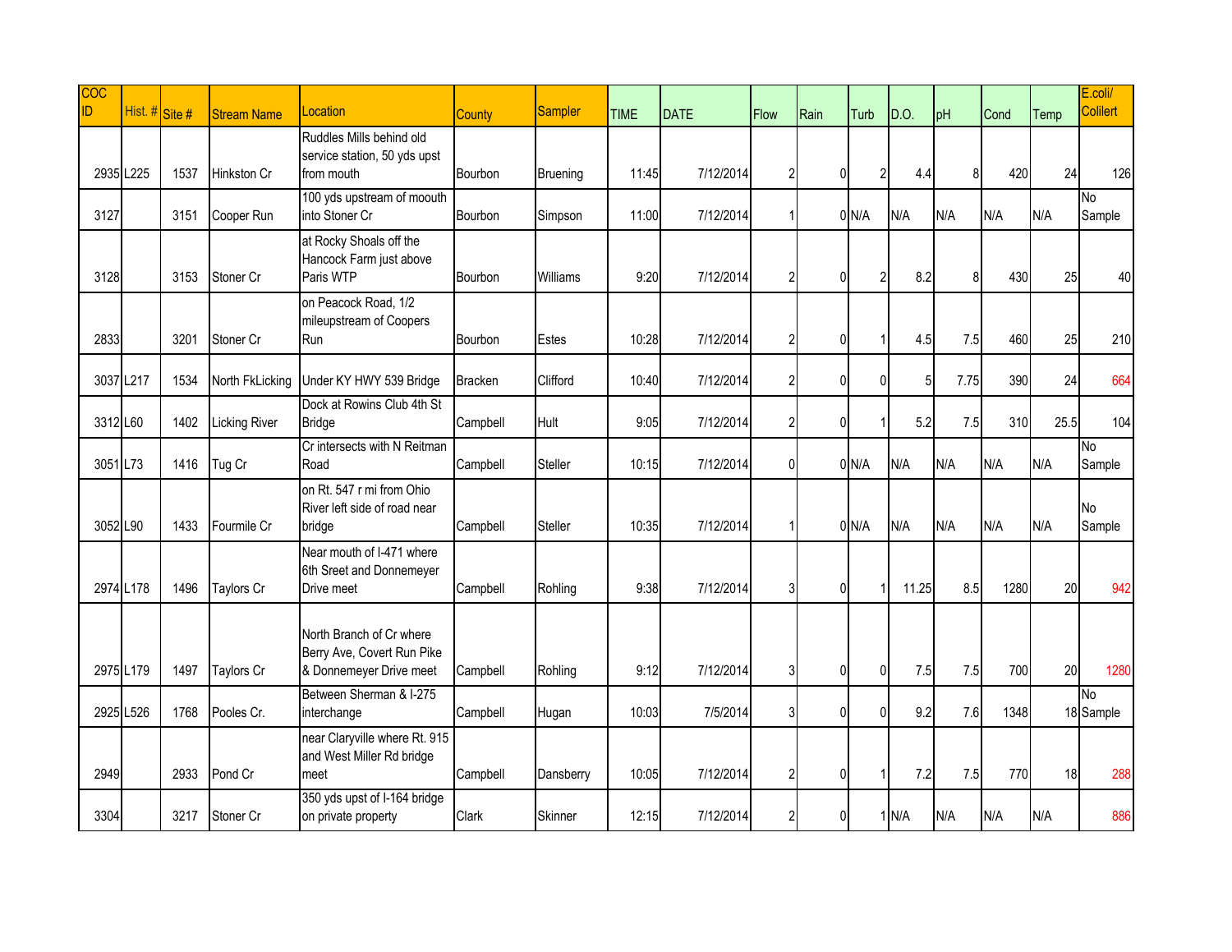| $\overline{COC}$<br>ID. | Hist. # Site # |      | <b>Stream Name</b>     | Location                                                              | County   | Sampler       | <b>TIME</b> | <b>DATE</b> | Flow           | Rain           | Turb           | D.O.               | pH               | Cond    | Temp            | E.coli/<br><b>Colilert</b> |
|-------------------------|----------------|------|------------------------|-----------------------------------------------------------------------|----------|---------------|-------------|-------------|----------------|----------------|----------------|--------------------|------------------|---------|-----------------|----------------------------|
| 2845 L521               |                | 1764 | Martin Mill Br.        | Along Hwy. 1013 at<br>intersection of Fox Cr.                         | Fleming  | Gossett       | N/A         | 7/11/2014   |                | 0/N/A          | N/A            | N/A                | N/A              | N/A     | N/A             | No<br>Sample               |
| 2854 L29                |                | 1373 | <b>Licking River</b>   | Claysville Boat Ramp                                                  | Harrison | Florence      | 10:40       | 7/12/2014   | $\overline{2}$ | $\mathbf{0}$   |                | 8.2                | 8                | 230     | 26              | 20                         |
| 3129 L78                |                | 1421 | South Fk of<br>Licking | Below Bridge at Lair                                                  | Harrison | Hines         | 9:53        | 7/12/2014   | 3              | 0              | $\overline{2}$ | 10                 | 7.5              | 380     |                 | $26$ < 1                   |
|                         | 3036 L216      | 1533 | Richland Cr            | <b>Richland Cr Road</b>                                               | Harrison | Clifford      | 9:40        | 7/12/2014   | 1              | $\pmb{0}$      | ΩI             | $\overline{3.8}$   | 8                | 420     | $\overline{22}$ | 82                         |
| 2841                    |                | 3183 | Flatrun Cr             | at Vet Park Bridge                                                    | Harrison | Burgan        | 11:00       | 7/12/2014   | 1              | $\overline{0}$ |                | 3                  | $\overline{7}$   | 670     | 23              | $\overline{20}$            |
| 3130                    |                | 3184 | Mill Cr                | behind property                                                       | Harrison | Burgan        | 10:15       | 7/12/2014   | $\overline{2}$ | $\overline{0}$ |                | 2.8                |                  | 400     | 23              | 150                        |
| 2855                    |                | 3218 | Harrison Cr            | at Langley Rd. Bridge                                                 | Harrison | Florence      | 9:40        | 7/12/2014   |                | 0              |                | 4.8                | 7.5              | 420     |                 | <b>No</b><br>22 Sample     |
| 3102 L38                |                | 1382 | <b>Banklick Cr</b>     | Pioneer Park off SR 27                                                | Kenton   | Bergman       | 11:40       | 7/12/2014   | $\overline{2}$ | $\mathbf 0$    | $\Omega$       | 10                 | $\overline{7.8}$ | 800     | 24              | 20                         |
| 3103 L39                |                | 1383 | <b>Banklick Cr</b>     | Mouth of Licking River                                                | Kenton   | Bergman       | 10:45       | 7/12/2014   | $\overline{2}$ | $\overline{0}$ |                | 9.5                | 8                | 400     | 25.5            | 62                         |
| 2973                    |                | 3181 | Horse Branch           | about halfway down<br>Horsebranch Rd form<br>Thomas More Pkwy         | Kenton   | Thoeny        | 11:00       | 7/12/2014   | $\overline{2}$ | $\pmb{0}$      | $\overline{0}$ | 7.2                | 8                | 1740    | 20              | 82                         |
| 2944                    |                | 3249 | Mosers Branch          | headwater of Mosers Branch<br>between Ft Wright and Ft.<br>Mitchell   | Kenton   | Thoeny        | 10:00       | 7/12/2014   | $\overline{2}$ | $\mathbf 0$    | $\Omega$       | 7.1                |                  | $8$ N/A | 19              | 292                        |
| 3066                    |                | 3254 | <b>Pleasant Run</b>    | across from Bethel Baptist<br>Church at 1862 St. Johns<br>Road        | Kenton   | Sparks        | 10:45       | 7/12/2014   | 3              | $\overline{0}$ |                | $0$ N/A            | 8                | 800     | 20              | $\overline{0}$             |
| 2941                    |                | 3331 | Horse Branch           | upst of junction with UT<br>iunction                                  | Kenton   | <b>Adkins</b> | 11:28       | 7/12/2014   | $\overline{2}$ | $\overline{0}$ | $\Omega$       | 8                  | 8                | 710     | 24              | 40                         |
| 2943                    |                | 3333 | Horse Branch           | just past the inters of Horse<br>Branch and U that runs by<br>Walmart | Kenton   | Adkins        | 11:10       | 7/12/2014   | $\overline{2}$ | $\pmb{0}$      | $\Omega$       | 8.4                | 8                | 720     | 22              | 62                         |
| 3284 L189               |                | 1506 | <b>Licking River</b>   | Mouth of Straight Fort (Rt.<br>3336) in Grassy Cr                     | Magoffin | Boyd          | 7:30        | 7/11/2014   | $\overline{2}$ | 0.1            |                | $2$ N/A            | N/A              | 440     | ۹l              | 700                        |
|                         | 3285 L192      | 1509 | <b>Trace Fork</b>      | At mouth of Cr at the drivewy<br>bridge                               | Magoffin | Boyd          | 11:05       | 7/11/2014   | $\overline{2}$ | 0.1            |                | $1$ <sub>N/A</sub> | N/A              | 620     | 13              | 2492                       |
|                         | 3286 L195      | 1512 | BigHalf Mtn Cr         | Clyde Holliday farm below<br>iron culvert                             | Magoffin | Boyd          | 10:20       | 7/11/2014   | $\overline{2}$ | 0.1            |                | $0$ N/A            | N/A              | N/A     | 12              | 512                        |
|                         | 3287 L235      | 1546 | <b>Licking River</b>   | Above Richard William's<br>concrete bridge                            | Magoffin | Boyd          | 10:05       | 7/11/2014   | $\overline{2}$ | 0.1            |                | $1$ <sub>N/A</sub> | N/A              | 820     | 13              | 342                        |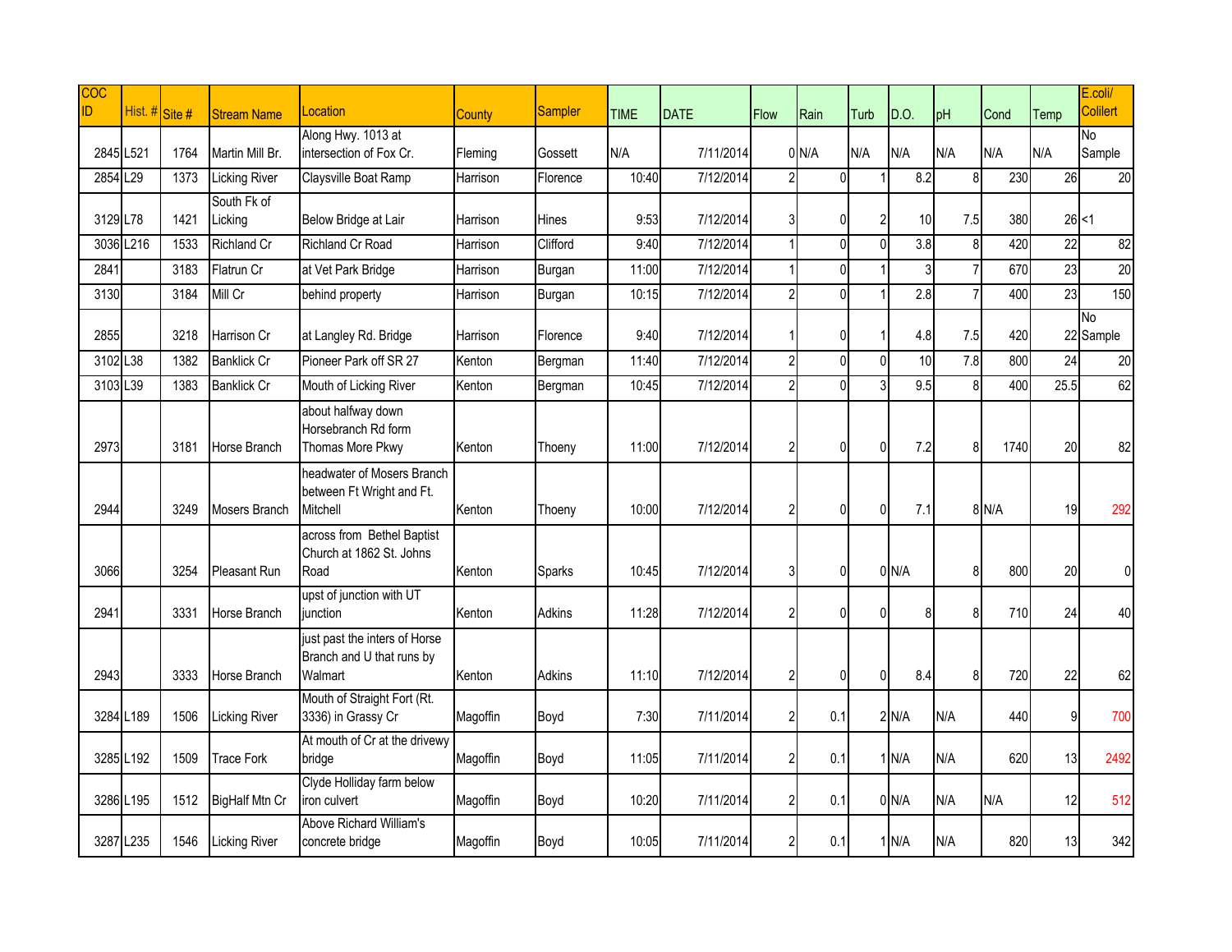| <b>COC</b><br>ID | Hist. # Site # |      | <b>Stream Name</b>           | Location                                                                             | County     | <b>Sampler</b>      | <b>TIME</b> | <b>DATE</b> | <b>Flow</b>    | Rain           | Turb                     | D.O.    | pH   | Cond | Temp       | E.coli/<br><b>Colilert</b> |
|------------------|----------------|------|------------------------------|--------------------------------------------------------------------------------------|------------|---------------------|-------------|-------------|----------------|----------------|--------------------------|---------|------|------|------------|----------------------------|
|                  | 3288 L236      | 1547 | <b>Licking River</b>         | at Lakesville below Stinson<br>Cr at Rt. 867                                         | Magoffin   | Boyd                | 9:50        | 7/11/2014   | $\overline{2}$ | 0.1            |                          | $2$ N/A | N/A  | 790  | 12         | 194                        |
|                  | 3289 L237      | 1548 | Salt Lick Cr                 | 100 ft upstream of the<br>Licking at Rt. 7                                           | Magoffin   | Boyd                | 10:50       | 7/11/2014   | $\overline{2}$ | 0.1            |                          | $0$ N/A | N/A  | 710  | 10         | 346                        |
|                  | 3290 L446      | 1715 | <b>Brushy Fork</b>           | Off Rt. 7 to Brushy<br><b>FkMissionary Church</b>                                    | Magoffin   | Boyd                | 7:50        | 7/11/2014   | $\overline{2}$ | 0.1            |                          | $0$ N/A | N/A  | 1570 |            | 576                        |
| 2928 L61         |                | 1403 | Hinkston Cr                  | South on Rt. 11, Calk Rd,<br>North side of Culvert                                   | Montgomery | Tonning             | 12:36       | 7/11/2014   | $\overline{2}$ | 0              |                          | 6       | 7.9  | 480  | 25.5       | 1428                       |
| 2929 L62         |                | 1405 | Hinkston Cr                  | 1.1 mile down Hinkston Rd at<br>sewage pumping station                               | Montgomery | George              | 12:00       | 7/11/2014   | $\overline{2}$ | 0              | $\theta$                 | 8       | 7.75 | 690  | 24.5       | 8704                       |
| 3091 L431        |                | 1701 | North FkLicking              | Just downstream of Rt. 711<br><b>Bridge</b>                                          | Morgan     | Haight-<br>Maybriar | 11:05       | 7/11/2014   |                | 2 N/A          | $\overline{0}$           | 6.2     | 7.75 | 160  | 21         | 192                        |
| 3122 L41         |                | 1385 | <b>Hinkston Cr</b>           | At Jackstown Bridge on<br>HWY13                                                      | Nicholas   | Halpin              | 10:37       | 7/12/2014   | $\overline{2}$ | $\mathbf{0}$   | $\Omega$                 | Δ       | 8    | 480  | 22         | 374                        |
| 2915             |                | 3076 | Unnamed<br>Tributary         | UT of Little Beaver Ck, N of<br>inters of Morning Glory &<br><b>Irvinsville Road</b> | Nicholas   | Hopkins             | 10:30       | 7/12/2014   |                | 0              | $\overline{2}$           | 3.2     | 7    | 560  |            | No<br>14 Sample            |
| 2895 L07         |                | 1351 | <b>Licking River</b>         | US 27 at Butler                                                                      | Pendleton  | Thaxton             | 10:35       | 7/12/2014   | $\overline{2}$ | $\mathbf 0$    | $\overline{\mathcal{L}}$ |         | 8    | 280  | 27         | 126                        |
| 2896 L34         |                | 1378 | South Fk of<br>Licking       | 2mi above dam at US27<br>bridge                                                      | Pendleton  | Thaxton             | 9:21        | 7/12/2014   | $\overline{2}$ | $\mathbf 0$    | 21                       | 5.6     | 7.9  | 370  | 27         | 20                         |
|                  | 2912 L127      | 1466 | South Fk of<br>Licking       | Falmouth, below US 27<br>bridge                                                      | Pendleton  | Kutscher            | 9:46        | 7/12/2014   | $\overline{2}$ | $\mathbf 0$    | $\Omega$                 | 7.2     | 7.9  | 380  | $25.5$ < 1 |                            |
|                  | 2913 L128      | 1467 | <b>Licking River</b>         | Above confluence with South<br><b>Fkof Licking River</b>                             | Pendleton  | Kutscher            | 9:11        | 7/12/2014   | $\overline{2}$ | $\mathbf{0}$   | 3                        | 6.6     | 7.6  | 250  | $26.5$ < 1 |                            |
| 2914             |                | 2912 | <b>Licking River</b>         | below the Butler intake<br>behind the community bld                                  | Pendleton  | Kutscher            | 11:24       | 7/12/2014   | $\overline{2}$ | $\mathbf 0$    |                          | 6.2     | 7.7  | 280  | 27         | 20                         |
| 3021             |                | 3212 | Harris Cr                    | mouth of Harris Cr at Boston<br>KY; feeds main stem of<br><b>Licking River</b>       | Pendleton  | Johnson             | 9:00        | 7/12/2014   | $\overline{2}$ | $\mathbf 0$    | $\Omega$                 | 6.2     | 7.2  | 460  | 18         | 544                        |
| 2839             |                | 3322 | Willow Cr                    | Willow Ck Bridge ON<br>Galloway Road                                                 | Pendleton  | DeVanev             | 9:00        | 7/12/2014   | $\overline{2}$ | $\overline{0}$ | $\Omega$                 | 3.8     | 7.2  | 380  | 21         | 82                         |
| 2840             |                | 3323 | Little Willow Cr             | 100 ft downstream of bridge<br>on Milford Road                                       | Pendleton  | DeVaney             | 9:17        | 7/12/2014   | $\overline{2}$ | $\mathbf{0}$   | $\Omega$                 | 5.3     | 7.1  | 530  | 21         | 104                        |
|                  | 3134 L404      | 1679 | <b>N.Fk Tripplett</b><br>Cr. | Behind city softball fields                                                          | Rowan      | Haight              | 8:15        | 7/22/2014   | 3              | 0.5            | U                        | 5.8     | 6.5  | 190  | 23         | 82                         |